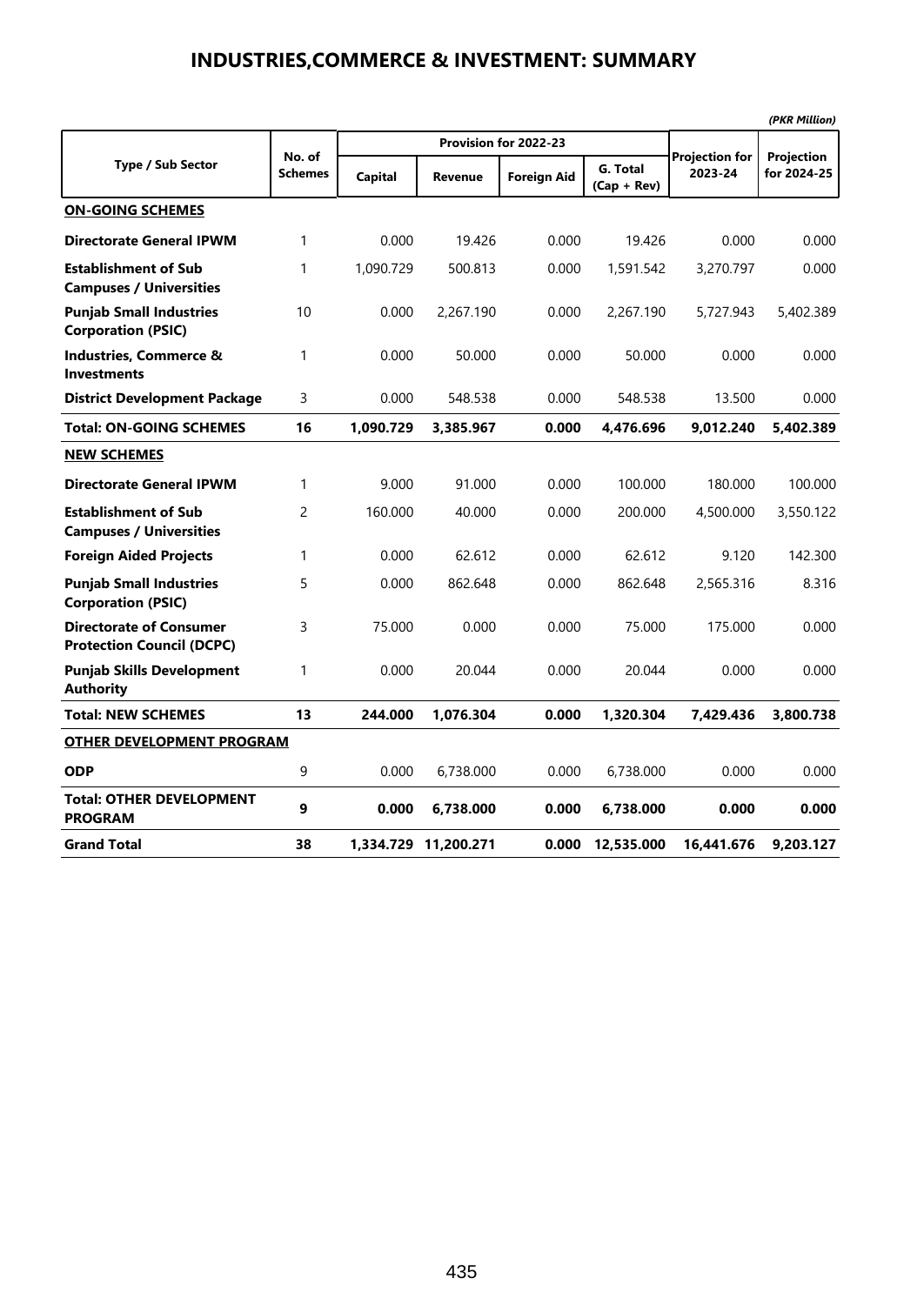|              |                                                                                                                                                                                                     |           |                         |           |                       |                               |                         |           | (PKR Million)                      |
|--------------|-----------------------------------------------------------------------------------------------------------------------------------------------------------------------------------------------------|-----------|-------------------------|-----------|-----------------------|-------------------------------|-------------------------|-----------|------------------------------------|
| <b>GS</b>    | <b>Scheme Information</b>                                                                                                                                                                           |           | Accum.                  |           | Provision for 2022-23 |                               | <b>MTDF Projections</b> | Throw fwd |                                    |
| No           | Scheme ID / Approval Date / Location                                                                                                                                                                | Est. Cost | Exp.<br><b>June, 22</b> | Cap.      | Rev.                  | <b>G.Total</b><br>(Cap.+Rev.) | 2023-24                 | 2024-25   | <b>Beyond</b><br><b>June, 2025</b> |
| $\mathbf{1}$ | $\mathbf{2}$                                                                                                                                                                                        | 3         | 4                       | 5         | 6                     | $\overline{7}$                | 8                       | 9         | 10                                 |
|              | <b>ON-GOING SCHEMES</b><br><b>Directorate General IPWM</b>                                                                                                                                          |           |                         |           |                       |                               |                         |           |                                    |
| 4520         | Development of Industries Data Bank for<br>the Analysis of Essential Commodities<br>Value Chains by Using Advanced<br>Technology<br>01372102392 / 30-07-2021 / Punjab                               | 59.426    | 40.000                  | 0.000     | 19.426                | 19.426                        | 0.000                   | 0.000     | 0.000                              |
|              | <b>Total: Directorate General IPWM</b>                                                                                                                                                              | 59.426    | 40.000                  | 0.000     | 19.426                | 19.426                        | 0.000                   | 0.000     | 0.000                              |
|              | <b>District Development Package</b>                                                                                                                                                                 |           |                         |           |                       |                               |                         |           |                                    |
| 4521         | <b>Feasibility Study of Establishment of</b><br>University of Technology, Rawalpindi<br>01292102535 / 20-10-2021 / Rawalpindi                                                                       | 30.000    | 12.000                  | 0.000     | 4.500                 | 4.500                         | 13.500                  | 0.000     | 0.000                              |
| 4522         | <b>Establishment of Handicraft</b><br>Development Centre (HDC) at Kamalia<br>District T.T. Singh<br>01112105290 / 30-07-2021 / Toba Tek<br>Singh                                                    | 87.878    | 61.840                  | 0.000     | 26.038                | 26.038                        | 0.000                   | 0.000     | 0.000                              |
| 4523         | <b>Establishment of a New Small Industrial</b><br><b>Estate in Guirat</b><br>01132105754 / 05-11-2021 / Gujrat                                                                                      | 1,317.593 | 800.000                 | 0.000     | 518.000               | 518.000                       | 0.000                   | 0.000     | 0.000                              |
|              | <b>Total: District Development Package</b>                                                                                                                                                          | 1,435.471 | 873.840                 | 0.000     | 548.538               | 548.538                       | 13.500                  | 0.000     | 0.000                              |
|              | <b>Establishment of Sub Campuses</b><br>/ Universities                                                                                                                                              |           |                         |           |                       |                               |                         |           |                                    |
| 4524         | Provision of Infrastructural, Academic<br>and Operational Facilities to the Punjab<br>University of Technology, Rasul,<br>M.B.Din<br>01152100054 / 23-09-2021 / Mandi<br><b>Bahauddin</b>           | 5,889.250 | 1,026.911               | 1,090.729 | 500.813               | 1,591.542                     | 3,270.797               | 0.000     | 0.000                              |
|              | <b>Total: Establishment of Sub Campuses</b><br>/ Universities                                                                                                                                       | 5,889.250 | 1,026.911               | 1,090.729 | 500.813               | 1.591.542                     | 3,270.797               | 0.000     | 0.000                              |
|              | Industries, Commerce &<br><b>Investments</b>                                                                                                                                                        |           |                         |           |                       |                               |                         |           |                                    |
|              | 4525 Strategic Policy Unit, Industries,<br><b>Commerce and Investment Department</b><br>including Public Private Partnership(PPP<br>Node)<br>01191601938 / 15-07-2016 / Lahore                      | 324.403   | 179.501                 | 0.000     | 50.000                | 50.000                        | 0.000                   | 0.000     | 0.000                              |
|              | Total: Industries, Commerce &<br>Investments                                                                                                                                                        | 324.403   | 179.501                 | 0.000     | 50.000                | 50.000                        | 0.000                   | 0.000     | 0.000                              |
|              | <b>Punjab Small Industries</b>                                                                                                                                                                      |           |                         |           |                       |                               |                         |           |                                    |
|              | <b>Corporation (PSIC)</b>                                                                                                                                                                           |           |                         |           |                       |                               |                         |           |                                    |
| 4526         | Establishment of Salt Village, Khewra.<br>01282100057 / 30-07-2021 / Jhelum                                                                                                                         | 134.814   | 66.851                  | 0.000     | 67.963                | 67.963                        | 0.000                   | 0.000     | 0.000                              |
| 4527         | Demonstration Project on Industries for<br>Urban Centers, Relocation of Tannery<br>Units to Sialkot Tannery Zone and its<br>Operationalization (PGDP, DLI 7).<br>01172002198 / 21-05-2021 / Sialkot | 500.000   | 335.634                 | 0.000     | 164.366               | 164.366                       | 0.000                   | 0.000     | 0.000                              |
| 4528         | Establishment of Surgical City at Sialkot.<br>01172100059 / 14-12-2021 / Sialkot                                                                                                                    | 1,721.729 | 497.500                 | 0.000     | 1,224.229             | 1,224.229                     | 0.000                   | 0.000     | 0.000                              |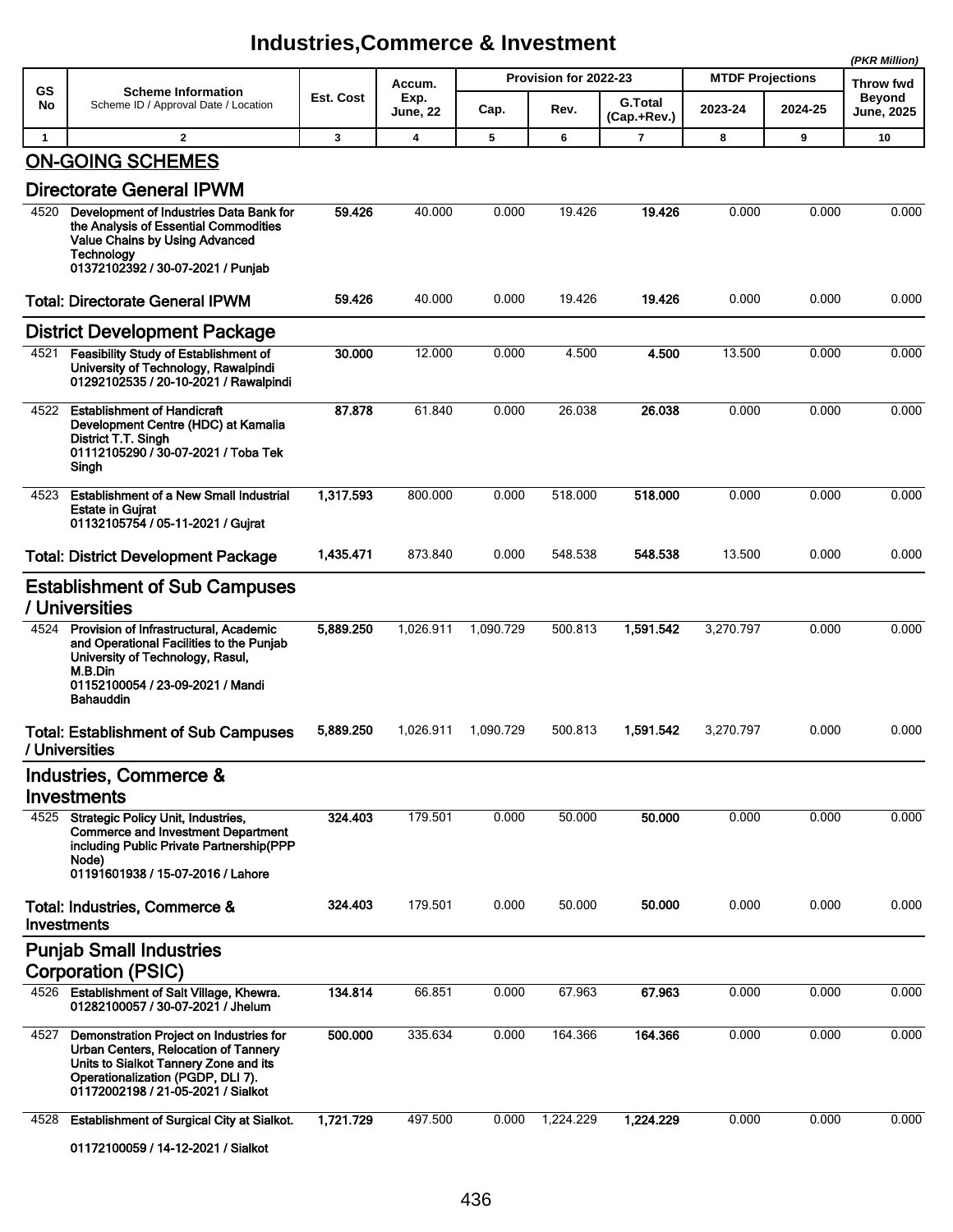**(PKR Million)**

|              |                                                                                                                                                                                                                                                                                                            |            |                  |           |                       |                               |                         |           | (PKR WIIIION)               |  |
|--------------|------------------------------------------------------------------------------------------------------------------------------------------------------------------------------------------------------------------------------------------------------------------------------------------------------------|------------|------------------|-----------|-----------------------|-------------------------------|-------------------------|-----------|-----------------------------|--|
| <b>GS</b>    | <b>Scheme Information</b><br>Scheme ID / Approval Date / Location                                                                                                                                                                                                                                          |            | Accum.           |           | Provision for 2022-23 |                               | <b>MTDF Projections</b> |           | Throw fwd                   |  |
| No           |                                                                                                                                                                                                                                                                                                            | Est. Cost  | Exp.<br>June, 22 | Cap.      | Rev.                  | <b>G.Total</b><br>(Cap.+Rev.) | 2023-24                 | 2024-25   | Beyond<br><b>June, 2025</b> |  |
| $\mathbf{1}$ | $\mathbf{2}$                                                                                                                                                                                                                                                                                               | 3          | 4                | 5         | 6                     | 7                             | 8                       | 9         | 10                          |  |
| 4529         | <b>Establishment of Artisan Village at</b><br><b>Taunsa Sharif</b><br>01041900876 / 01-03-2019 / Dera Ghazi<br>Khan                                                                                                                                                                                        | 223.395    | 78.960           | 0.000     | 132.283               | 132.283                       | 12.152                  | 0.000     | 0.000                       |  |
| 4530         | <b>Establishment of Handicraft</b><br>Development Centre at Vehova, D. G.<br>Khan<br>01042100063 / 30-07-2021 / Dera Ghazi<br>Khan                                                                                                                                                                         | 14.663     | 9.164            | 0.000     | 5.499                 | 5.499                         | 0.000                   | 0.000     | 0.000                       |  |
| 4531         | <b>Cluster Development Initiative</b><br>01371601940 / 15-07-2016 / Punjab                                                                                                                                                                                                                                 | 656.970    | 500.260          | 0.000     | 156.710               | 156.710                       | 0.000                   | 0.000     | 0.000                       |  |
| 4532         | <b>Establishment of Women Resource</b><br><b>Center and Incubators</b><br>01371800157 / 25-09-2019 / Punjab                                                                                                                                                                                                | 23.729     | 14.466           | 0.000     | 9.263                 | 9.263                         | 0.000                   | 0.000     | 0.000                       |  |
| 4533         | Punjab Rozgar<br>01371800271 / 30-09-2020 / Punjab                                                                                                                                                                                                                                                         | 10,000.000 | 156.100          | 0.000     | 200.000               | 200.000                       | 4,643.900               | 5.000.000 | 0.000                       |  |
| 4534         | <b>Pilot/Demonstration Resource Efficiency</b><br>& Cleaner Production Investments in key<br>Industrial Sectors (PGDP, DLI 7)<br>01372002197 / 06-01-2022 / Punjab                                                                                                                                         | 2,000.000  | 25.720           | 0.000     | 300.000               | 300.000                       | 1,071.891               | 402.389   | 200.000                     |  |
| 4535         | Local Handicraft Uplift Project: Market<br>Development and Shop for Local<br><b>Products Online Sale</b><br>01382108020 / 06-08-2021 /<br>Bahawalnagar, Bahawalpur, Rahim Yar<br>Khan                                                                                                                      | 20.000     | 2.373            | 0.000     | 6.877                 | 6.877                         | 0.000                   | 0.000     | 0.000                       |  |
|              | <b>Total: Punjab Small Industries</b><br><b>Corporation (PSIC)</b>                                                                                                                                                                                                                                         | 15,295.300 | 1,687.028        | 0.000     | 2,267.190             | 2,267.190                     | 5,727.943               | 5,402.389 | 200.000                     |  |
|              | <b>Total: ON-GOING SCHEMES</b>                                                                                                                                                                                                                                                                             | 23,003.850 | 3,807.280        | 1,090.729 | 3,385.967             | 4,476.696                     | 9,012.240               | 5,402.389 | 200.000                     |  |
|              | <b>NEW SCHEMES</b>                                                                                                                                                                                                                                                                                         |            |                  |           |                       |                               |                         |           |                             |  |
|              | <b>Directorate General IPWM</b>                                                                                                                                                                                                                                                                            |            |                  |           |                       |                               |                         |           |                             |  |
|              | 4536 Capacity Building and Upgradation of<br>Directorate General Industries, Prices,<br>Weights & Measures, (DG IPWM)<br>Punjab.<br>01372200609 / Un-Approved / Punjab                                                                                                                                     | 380.000    | 0.000            | 9.000     | 91.000                | 100.000                       | 180.000                 | 100.000   | 0.000                       |  |
|              | <b>Total: Directorate General IPWM</b>                                                                                                                                                                                                                                                                     | 380.000    | 0.000            | 9.000     | 91.000                | 100.000                       | 180.000                 | 100.000   | 0.000                       |  |
|              | <b>Directorate of Consumer</b><br><b>Protection Council (DCPC)</b>                                                                                                                                                                                                                                         |            |                  |           |                       |                               |                         |           |                             |  |
|              | 4537 Construction of Building/Complex for<br>District Consumer Court((DCC)/District<br><b>Consumer Protection Council(DCPC),</b><br>Bhakkar.<br>01302200289 / Un-Approved / Bhakkar                                                                                                                        | 75.000     | 0.000            | 25.000    | 0.000                 | 25.000                        | 50.000                  | 0.000     | 0.000                       |  |
| 4538         | <b>Construction of Building/Complex for</b><br>District Consumer Court(DCC)/District<br><b>Consumer Protection Council</b><br>(DCPC), Mandi Bahauddin and<br><b>Residential Colony for Officers and Staff</b><br>of DCC and DCPC Mandi Bahauddin.<br>01152200112 / Un-Approved / Mandi<br><b>Bahauddin</b> | 100.000    | 0.000            | 25.000    | 0.000                 | 25.000                        | 75.000                  | 0.000     | 0.000                       |  |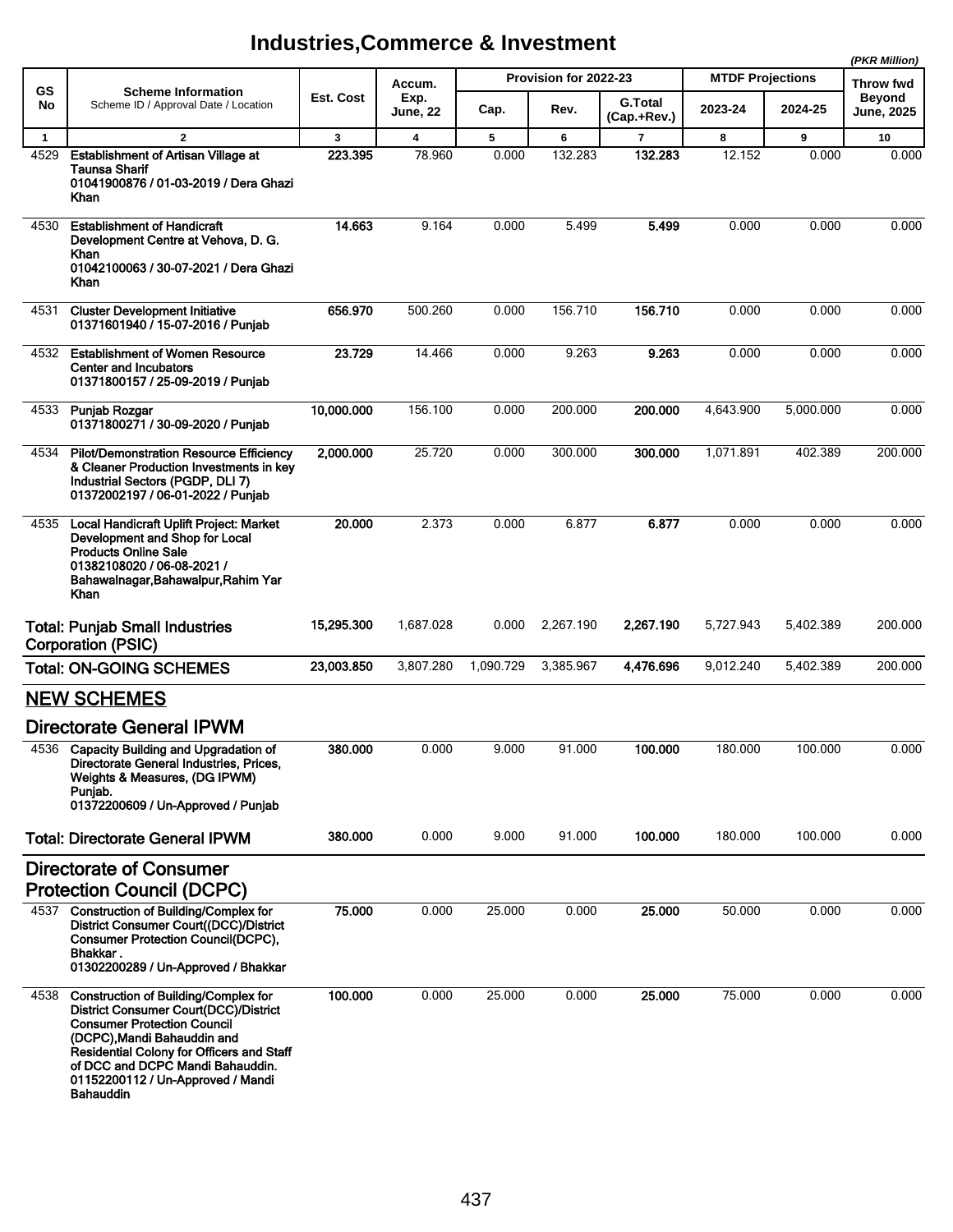| GS               | <b>Scheme Information</b>                                                                                                                                                                            |           | Accum.                  |         | Provision for 2022-23 |                               | <b>MTDF Projections</b> | Throw fwd |                                    |  |
|------------------|------------------------------------------------------------------------------------------------------------------------------------------------------------------------------------------------------|-----------|-------------------------|---------|-----------------------|-------------------------------|-------------------------|-----------|------------------------------------|--|
| No               | Scheme ID / Approval Date / Location                                                                                                                                                                 | Est. Cost | Exp.<br><b>June, 22</b> | Cap.    | Rev.                  | <b>G.Total</b><br>(Cap.+Rev.) | 2023-24                 | 2024-25   | <b>Beyond</b><br><b>June, 2025</b> |  |
| $\mathbf{1}$     | $\mathbf{2}$                                                                                                                                                                                         | 3         | $\overline{\mathbf{4}}$ | 5       | 6                     | $\overline{7}$                | 8                       | 9         | 10                                 |  |
| 4539             | <b>Construction of Building/Complex for</b><br>District Consumer Court((DCC)/District<br><b>Consumer Protection Council(DCPC),in</b><br><b>District Layyah</b><br>01052200701 / Un-Approved / Layyah | 75.000    | 0.000                   | 25.000  | 0.000                 | 25.000                        | 50.000                  | 0.000     | 0.000                              |  |
|                  | <b>Total: Directorate of Consumer</b><br><b>Protection Council (DCPC)</b>                                                                                                                            | 250.000   | 0.000                   | 75.000  | 0.000                 | 75.000                        | 175.000                 | 0.000     | 0.000                              |  |
|                  | <b>Establishment of Sub Campuses</b><br>/ Universities                                                                                                                                               |           |                         |         |                       |                               |                         |           |                                    |  |
| 4540             | <b>Strengthening of Punjab Tianjin</b><br>University of Technology (PTUT),<br>Lahore<br>01192200098 / Un-Approved / Lahore                                                                           | 4,845.220 | 0.000                   | 80.000  | 20.000                | 100.000                       | 2,500.000               | 2,245.220 | 0.000                              |  |
| 4541             | Establishment of Mir Chakar Khan Rind<br>University of Technology, Dera Ghazi<br>Khan<br>01042200705 / Un-Approved / Dera<br>Ghazi Khan                                                              | 3,404.902 | 0.000                   | 80.000  | 20.000                | 100.000                       | 2,000.000               | 1.304.902 | 0.000                              |  |
|                  | <b>Total: Establishment of Sub Campuses</b><br>/ Universities                                                                                                                                        | 8,250.122 | 0.000                   | 160.000 | 40.000                | 200.000                       | 4,500.000               | 3,550.122 | 0.000                              |  |
|                  | <b>Foreign Aided Projects</b>                                                                                                                                                                        |           |                         |         |                       |                               |                         |           |                                    |  |
| 4542             | Improving Workforce Readiness in<br>Punjab Project (Cost: FEC \$100m, Local<br>\$10m)<br>01372102542 / Un-Approved / Punjab                                                                          | 1,860.000 | 0.000                   | 0.000   | 62.612                | 62.612                        | 9.120                   | 142.300   | 1,645.968                          |  |
|                  | <b>Total: Foreign Aided Projects</b>                                                                                                                                                                 | 1,860.000 | 0.000                   | 0.000   | 62.612                | 62.612                        | 9.120                   | 142.300   | 1,645.968                          |  |
| <b>Authority</b> | <b>Punjab Skills Development</b>                                                                                                                                                                     |           |                         |         |                       |                               |                         |           |                                    |  |
| 4543             | <b>Strenathening of Puniab Skills</b><br><b>Development Authority (PSDA)</b><br>01372201122 / Un-Approved / Punjab                                                                                   | 20.044    | 0.000                   | 0.000   | 20.044                | 20.044                        | 0.000                   | 0.000     | 0.000                              |  |
| <b>Authority</b> | <b>Total: Punjab Skills Development</b>                                                                                                                                                              | 20.044    | 0.000                   | 0.000   | 20.044                | 20.044                        | 0.000                   | 0.000     | 0.000                              |  |
|                  | <b>Punjab Small Industries</b>                                                                                                                                                                       |           |                         |         |                       |                               |                         |           |                                    |  |
|                  | <b>Corporation (PSIC)</b>                                                                                                                                                                            |           |                         |         |                       |                               |                         |           |                                    |  |
| 4544             | <b>Establishment of Small Industrial Estate</b><br>Sargodha-II<br>01332201127 / Un-Approved / Sargodha                                                                                               | 2,002.000 | 0.000                   | 0.000   | 300.000               | 300.000                       | 1,702.000               | 0.000     | 0.000                              |  |
| 4545             | <b>Feasibility Study for Renovation and</b><br>Operationalization of Sports Goods and<br>Material Testing Lab.<br>01172106158 / Un-Approved / Sialkot                                                | 50.000    | 0.000                   | 0.000   | 50.000                | 50.000                        | 0.000                   | 0.000     | 0.000                              |  |
| 4546             | <b>Establishment of Leather City Kasur.</b><br>01182201121 / Un-Approved / Kasur                                                                                                                     | 1,155.000 | 0.000                   | 0.000   | 300.000               | 300.000                       | 855.000                 | 0.000     | 0.000                              |  |
| 4547             | <b>Establishment of Handicraft</b><br>Development Center, Multan<br>01242200100 / Un-Approved / Multan                                                                                               | 54.280    | 0.000                   | 0.000   | 37.648                | 37.648                        | 8.316                   | 8.316     | 0.000                              |  |